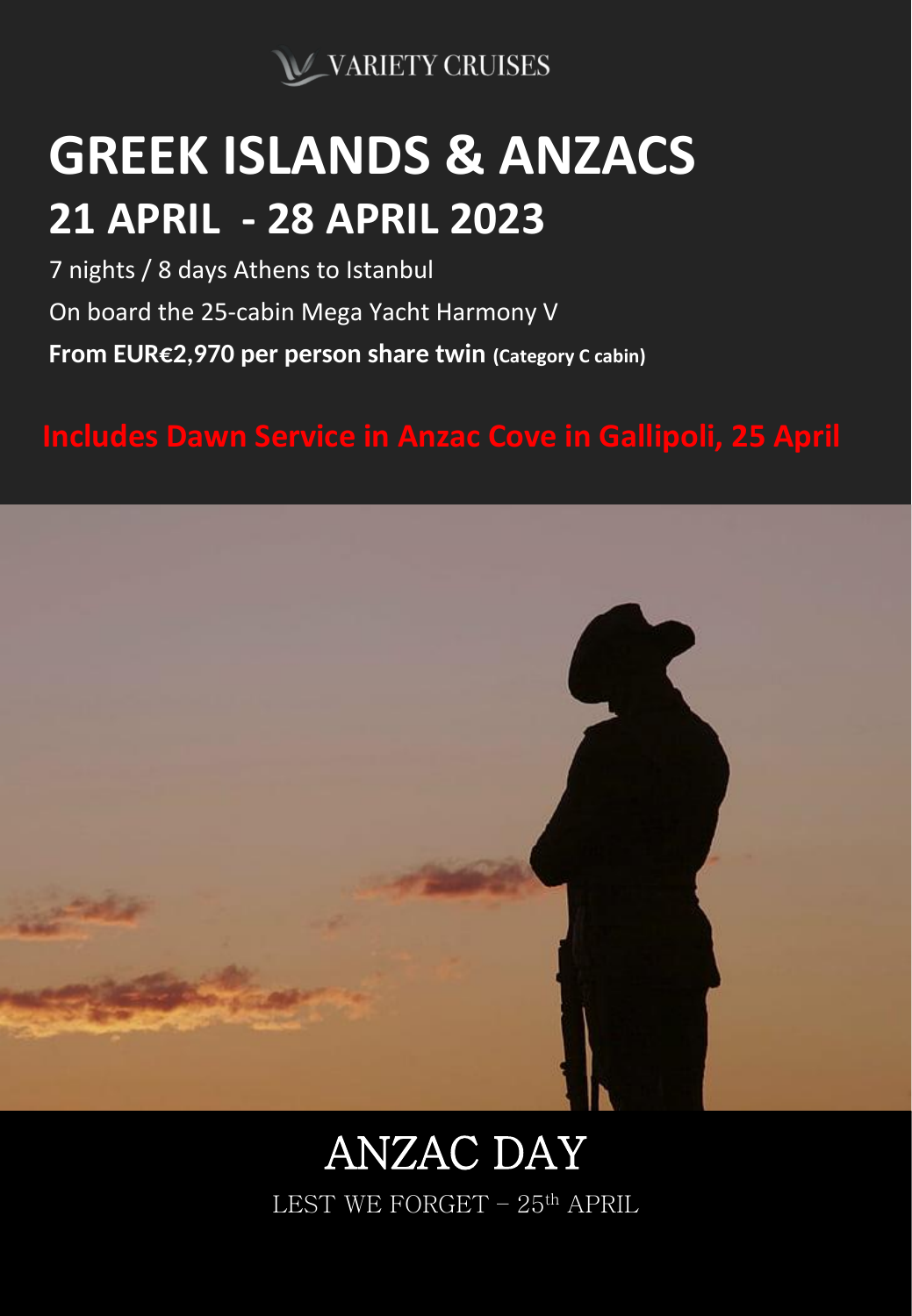

## **AT A GLANCE**

**Experience a harmonious balance between conventional cruising and private yachting, along with an exciting voyage of discovery, unravelling the Treasures of the Aegean Sea and of Turkey. Discover the lively tavernas of Mykonos and the neighbouring UNESCO-protected archaeological isle of Delos, the ancient island of Chios - known for its beautiful landscapes and old villages, Bozcadda – a hidden gem of the Aegean and Canakkale, from where the ANZAC experience begins. Each day you will discover a new port of call, a hidden cove with crystal blue waters to cool you, a glimpse of ancient history to amaze you and rich cultural diversity to intrigue you. The luxury M/Y Harmony V is a sleek high-tech looking yacht carrying only 49 guests in 25 cabins. The cruise creates the platform and opportunity to experience the unique and moving ANZAC Dawn Service in Gallipoli Cove.**

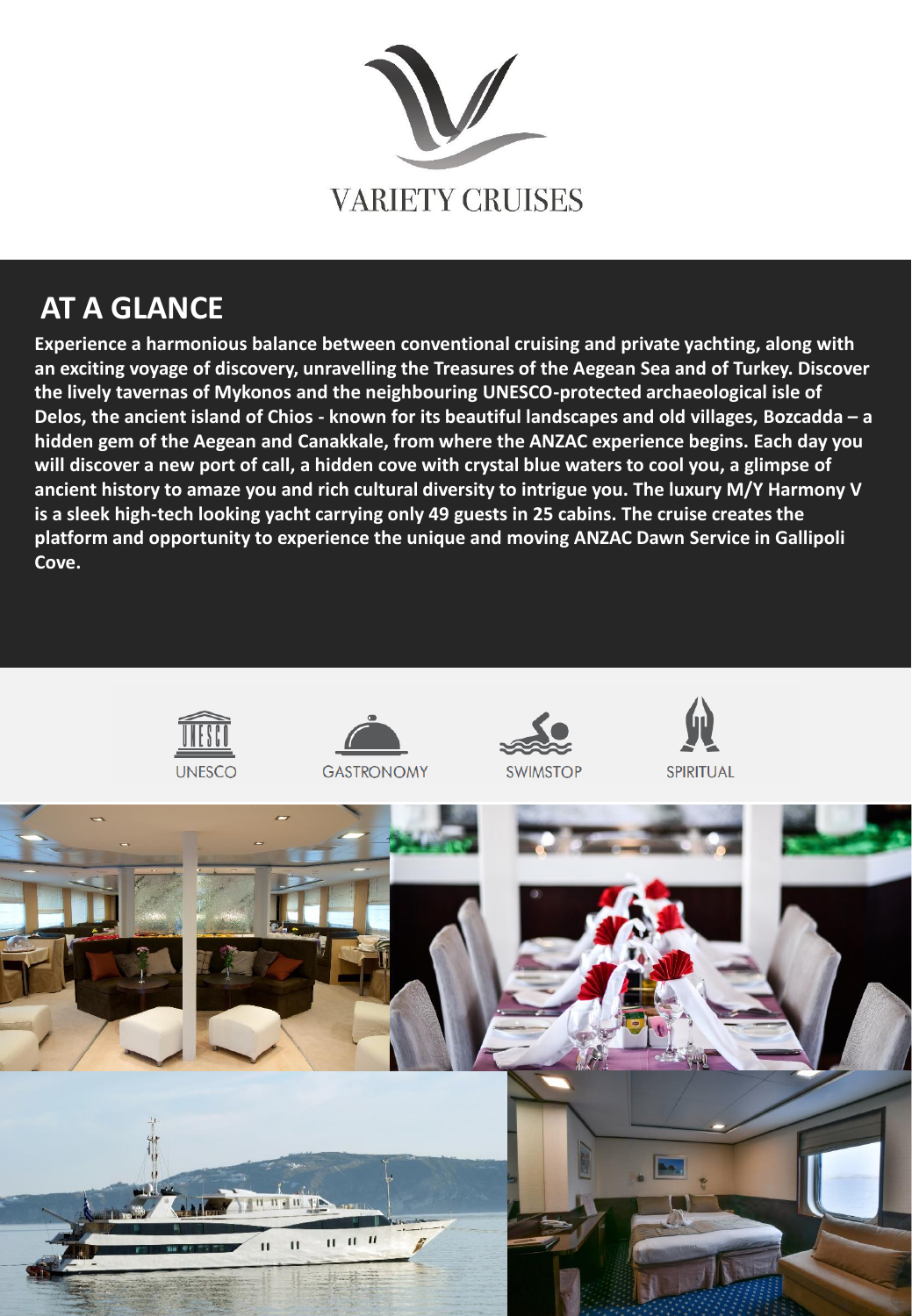

## **YOUR SHIP – M/Y HARMONY V**

The 55 meter/25 cabin Harmony V was launched in 2009 and renovated in 2017. This sleek high-tech looking yacht complies with the most stringent SOLAS safety regulations.



**Interior Lounge:** The spacious lounge with the classy seating, the American bar and the joining dining room, boast large windows providing beautiful views of the ports of call.

**Interior Dining Area:** The classy Dining Room offers large windows providing for the most beautiful views of all destinations the ship cruises to, while accommodating all guests at one single seating and provides a high standard of cuisine, always with some local flavours.



**External Dining Area:** The External Dining Area where meals are served "al fresco", is located on the Sun Deck being the ideal place to bask under the sun, read a good book or just gaze at the scenery.

**The Cabins:** The 55m Harmony G accommodates up to 49 guests in 25 cabins. 9 cabins are located on the Main Deck and 16 staterooms on the Upper Deck. Cabins and staterooms sizes range from 11 to 16 m2 /119 to 173 sq.ft. All cabins feature large windows. All cabins have individually controlled A/C and ventilation, minibars, flat screen TV's, DVD players and all the amenities of a luxury ship. Bathrooms are finished with warm marble and Corian materials.

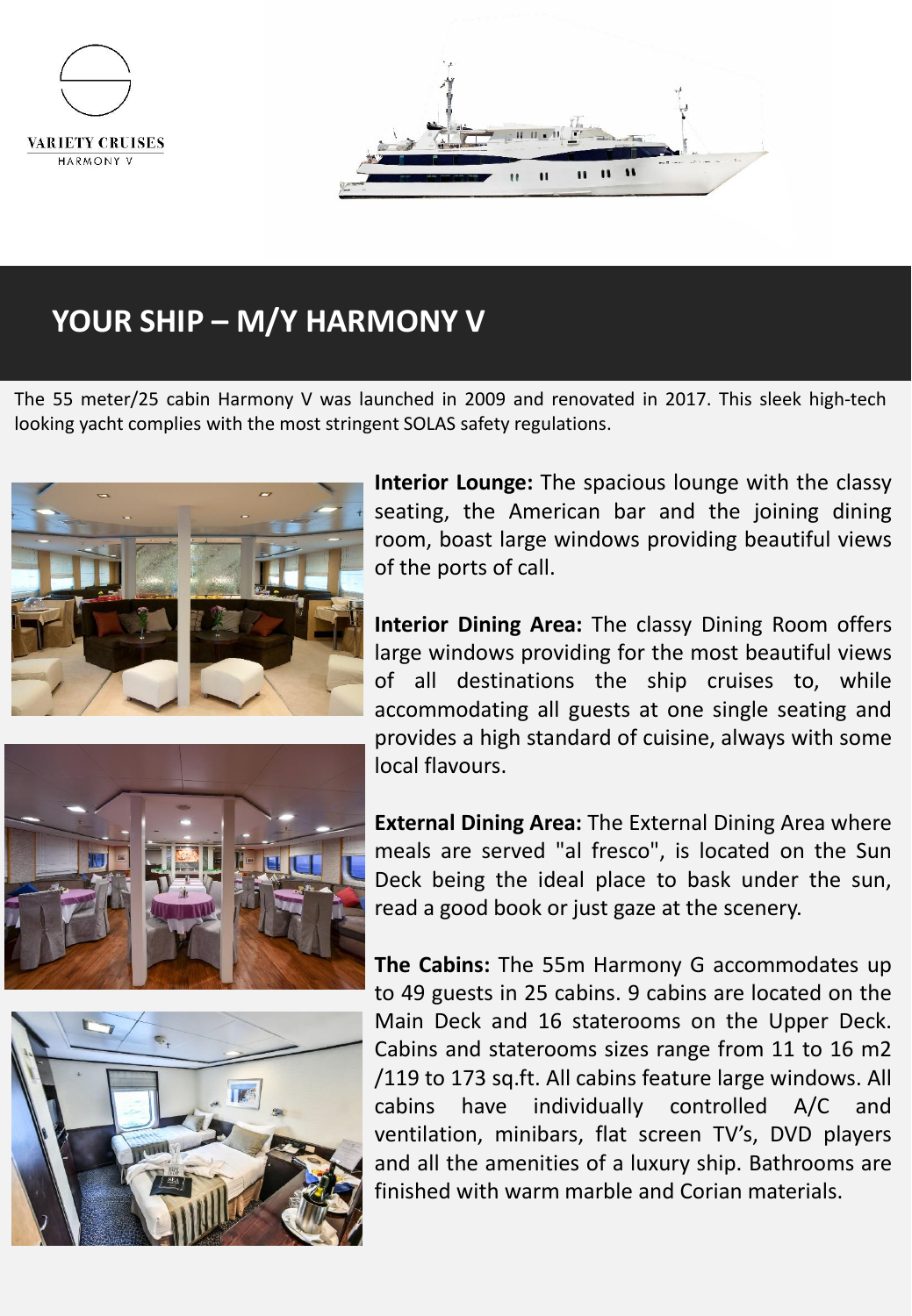# **GREEK ISLANDS & ANZACS - ATHENS TO ISTANBUL 21 April to 28 April 2023**



#### **DAY 1 - ATHENS – MARINA ZEA**

Embarkation 3- 4 pm - Sailing at 4.30pm to Cape Sounio.

#### **DAY 2 - DELOS/ MYKONOS**

Early morning arrival in Delos, once the capital of Greece and the mythical birthplace of Apollo and Artemis. On our **optional guided** Delos walking tour, you will visit the archaeological ruins of this UNESCO World Heritage Site, unearthed here in the 19th century. Delos is a true open-air museum with many ancient monuments and buildings that are remarkably intact. After our 2 hour walking tour we rejoin the ship for a swim before our deck BBQ lunch. After lunch we sail to Mykonos.

Arrival in Mykonos early afternoon. Time for visiting Mykonos town, reaching one of its famous beaches. After dinner there will be more time to enjoy Mykonos nightlife. Overnight in port and early morning sailing to Chios.

#### **DAY 3 - CHIOS**

The reputed birthplace of Homer, the island of Chios is known for its beautiful landscapes, historic sites and old villages. The island is also home to the Adamantios Korais Library. Korais, an 18th-century Greek scholar, corresponded extensively with Thomas Jefferson, and a good portion of the correspondence is housed in the beautiful library, which we will visit in the morning. Continue to the 11th century church of Nea Moni, one of the most important Byzantine monuments in Greece, renowned for its architecture and mosaics. In the afternoon, visit the old villages of Mesta and Pyrgi.

#### **DAY 4- BOZCAADA/ CANAKKALE**

Arriving early morning to the Turkish island of Bozcaada which is also known as Tenedos, is one of the truly hidden gems of the Northeastern Aegean Sea!